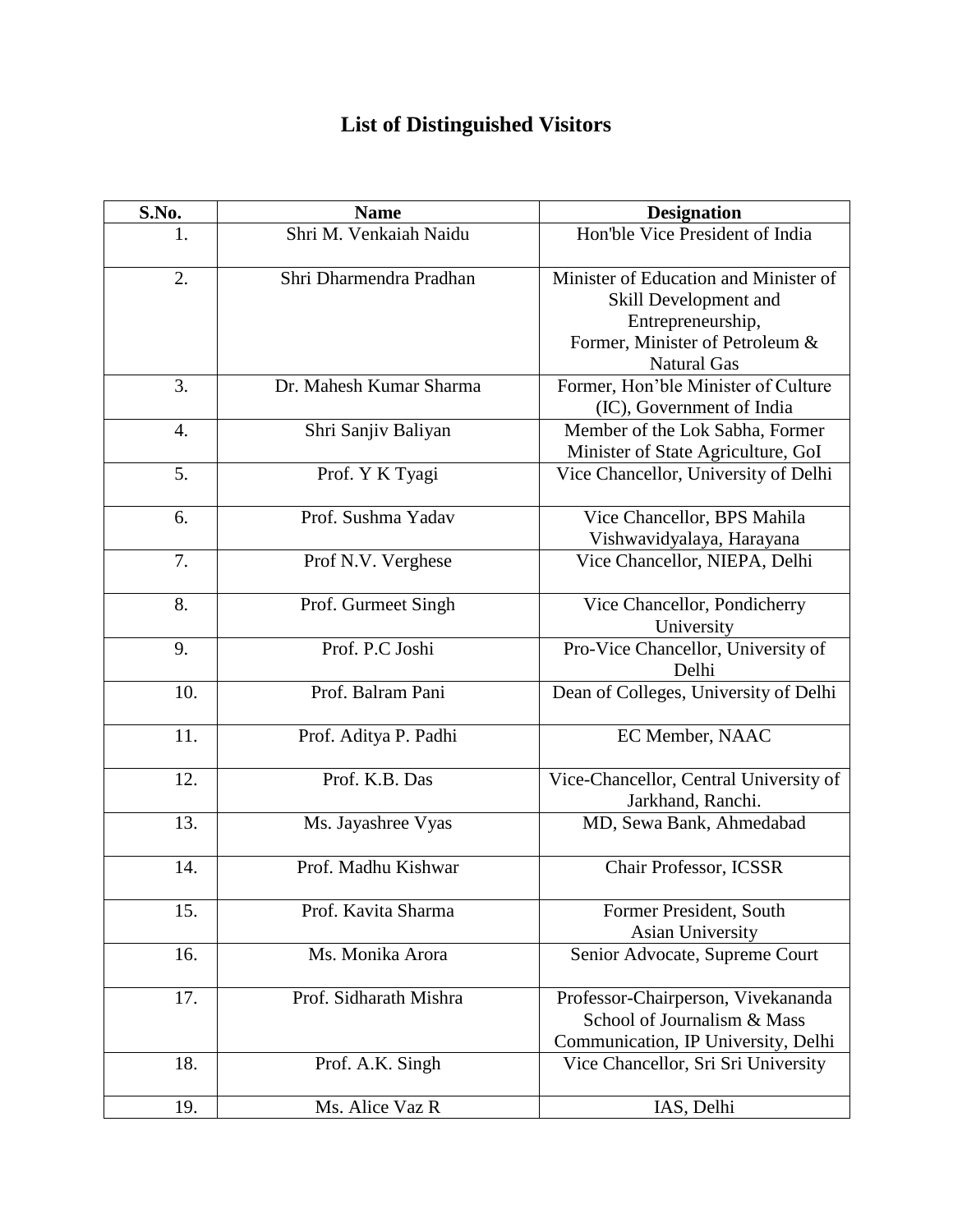| 20. | Prof. Ashwini Mohapatra      | School of International Studies, JNU,<br>Member, ICSSR                     |
|-----|------------------------------|----------------------------------------------------------------------------|
| 21. | Prof. Srparna Basu           | FSM, Delhi                                                                 |
| 22. | Sh. Manish Gupta             | Vice President, Institute of Company<br>Secretaries of India               |
| 23. | Prof. Bidyut Chakrabarty     | Vice Chancellor, Visva Bharati<br>University, Santiniketan, WB             |
| 24. | Prof. V.K. Kaul              | Dean, Faculty of Applied Social<br>Sciences, DU                            |
| 25. | Prof. Anisur Rehman          | Director, UGC-HRDC, JMI                                                    |
| 26. | Prof. Veera Gupta            | NIEPA, Delhi                                                               |
| 27. | Prof Sudhanshu Bhushan       | NIEPA, Delhi                                                               |
| 28. | Prof S.S. Khankha            | NIFM, Faridabad                                                            |
| 29. | Prof Arti Srivastava         | NIEPA, Delhi                                                               |
| 30. | Prof. Kavita Sharma          | Head, Department of Commerce,<br>University of Delhi                       |
| 31. | Mr. Sanjeev Singhal          | Partner, EY Global, Delhi                                                  |
| 32. | Prof. I. M. Pandey           | DG, VIPS and Former Director, IIMA                                         |
| 33. | Prof. Avinash Chandra Pandey | Director, IUAC, New Delhi                                                  |
| 34. | Prof. Rana Pratap Singh      | Pro Vice Chancellor, JNU                                                   |
| 35. | Shri Rahul Dev               | Senior Journalist                                                          |
| 36. | Prof. Pramod Kumar           | Registrar, JNU                                                             |
| 37. | Prof. Harsha Kharkwal        | Director, IFMFC, Amity                                                     |
| 38. | Dr Pravesh Mehra             | Director and HOD Dental Oral<br>Surgery, Lady Hardinge Medical<br>College, |
| 39. | Prof. Santosh Panda          | Vice President, South Asian<br>University                                  |
| 40. |                              |                                                                            |
|     | Prof. Chintamani Mahapatra   | Rector, JNU                                                                |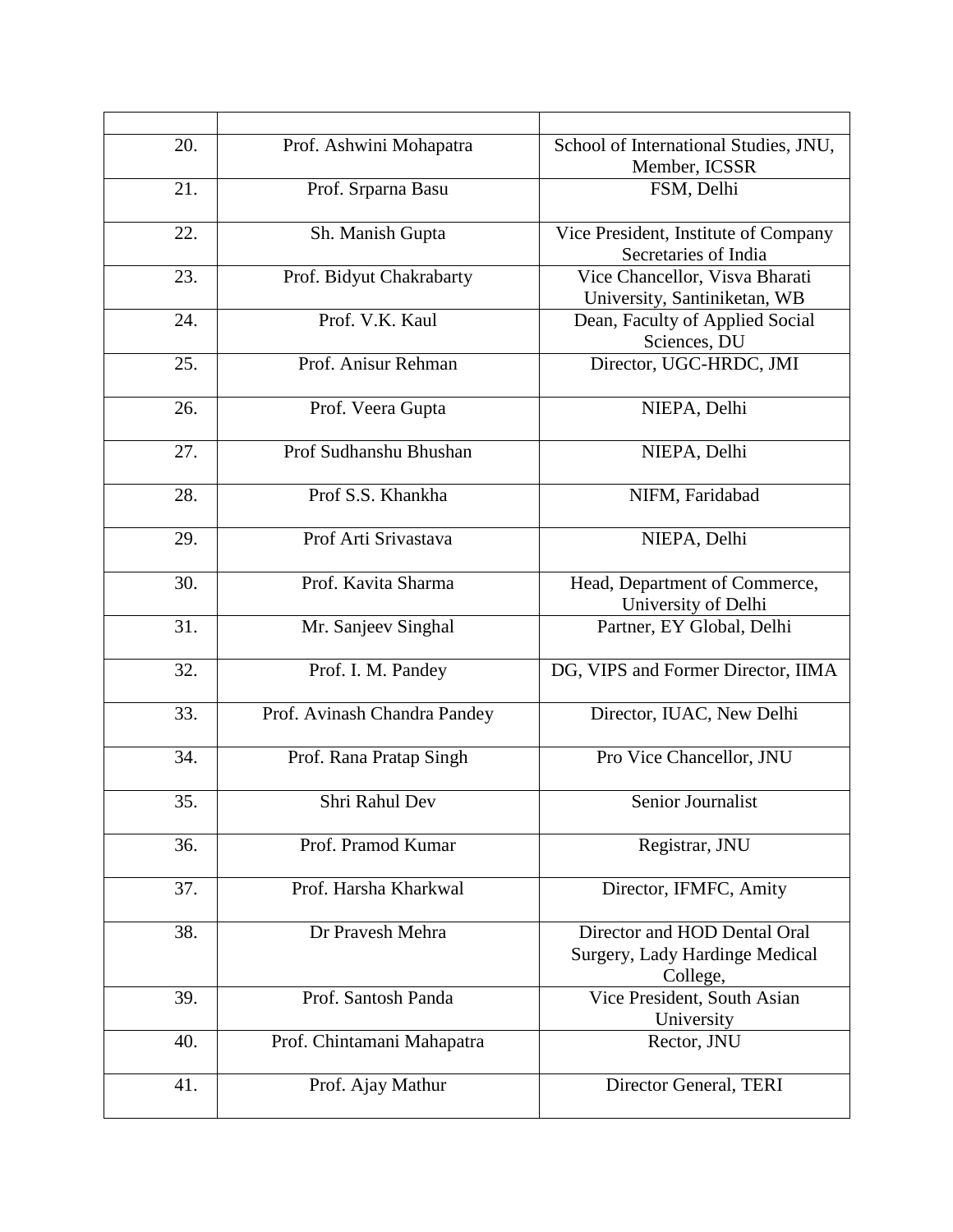| 42. | Prof Badar Alam Iqbal    | Former Vice-Chancellor, AMU                                                                                               |
|-----|--------------------------|---------------------------------------------------------------------------------------------------------------------------|
| 43. | Shri JC Sharma           | IES, Consultant, Ministry of<br>environment & forest, GOI.                                                                |
| 44. | Mr. Anuj Dayal           | <b>Executive Director, DMRC</b>                                                                                           |
| 45. | Shri Shakti Sinha        | Director of Nehru Memorial Museum<br>and Library                                                                          |
| 46. | Ms. Madhureeta Anand     | Filmmaker                                                                                                                 |
| 47. | Mr. Rajeev Saxena        | Director, Mazars India                                                                                                    |
| 48. | Prof. Shuchi Sinha       | IIT, Delhi                                                                                                                |
| 49. | Ms. Nandita Pilania      | Mazars India                                                                                                              |
| 50. | Ms. Sumati Sharma        | <b>BHEL</b>                                                                                                               |
| 51. | Mr. K.G. Suresh          | Director General, IIMC, Delhi                                                                                             |
| 52. | Prof. V. K Malhotra      | Member Secretary,<br><b>ICSSR</b>                                                                                         |
| 53. | Sh. Tapas Sengupta       | Director (HR), MMTC                                                                                                       |
| 54. | Prof. Shubhro Sen        | Director SME Shiv Nadar<br>University                                                                                     |
| 55. | Dr. Dipankar Saha        | Scientist-E (Additional Director),<br>Head of Air Laboratory Division<br>Delhi, Central Pollution Control Board<br>(CPCB) |
| 56. | Sh. Pawan K. Vijay       | Former President, ICSI                                                                                                    |
| 57. | Prof. D. Jaganathan      | Former Secretary ICWAI                                                                                                    |
| 58. | Shri Hardeep Singh Puri  | Hon'ble Union Minister of Housing<br>and Urban Affairs                                                                    |
| 59. | Dr. Devesh K. Sinha      | Dean of Colleges, University of Delhi                                                                                     |
| 60. | Prof. Anand Kumar        | Fellow, IIAS, Shimla                                                                                                      |
| 61. | Prof. I.M. Kapahy        | Member, UGC                                                                                                               |
| 62. | Prof. Bharat H. Desai    | JNU, New Delhi                                                                                                            |
| 63. | Prof. Shri Prakash Singh | Department of Political Science,<br>University of Delhi, Director, South                                                  |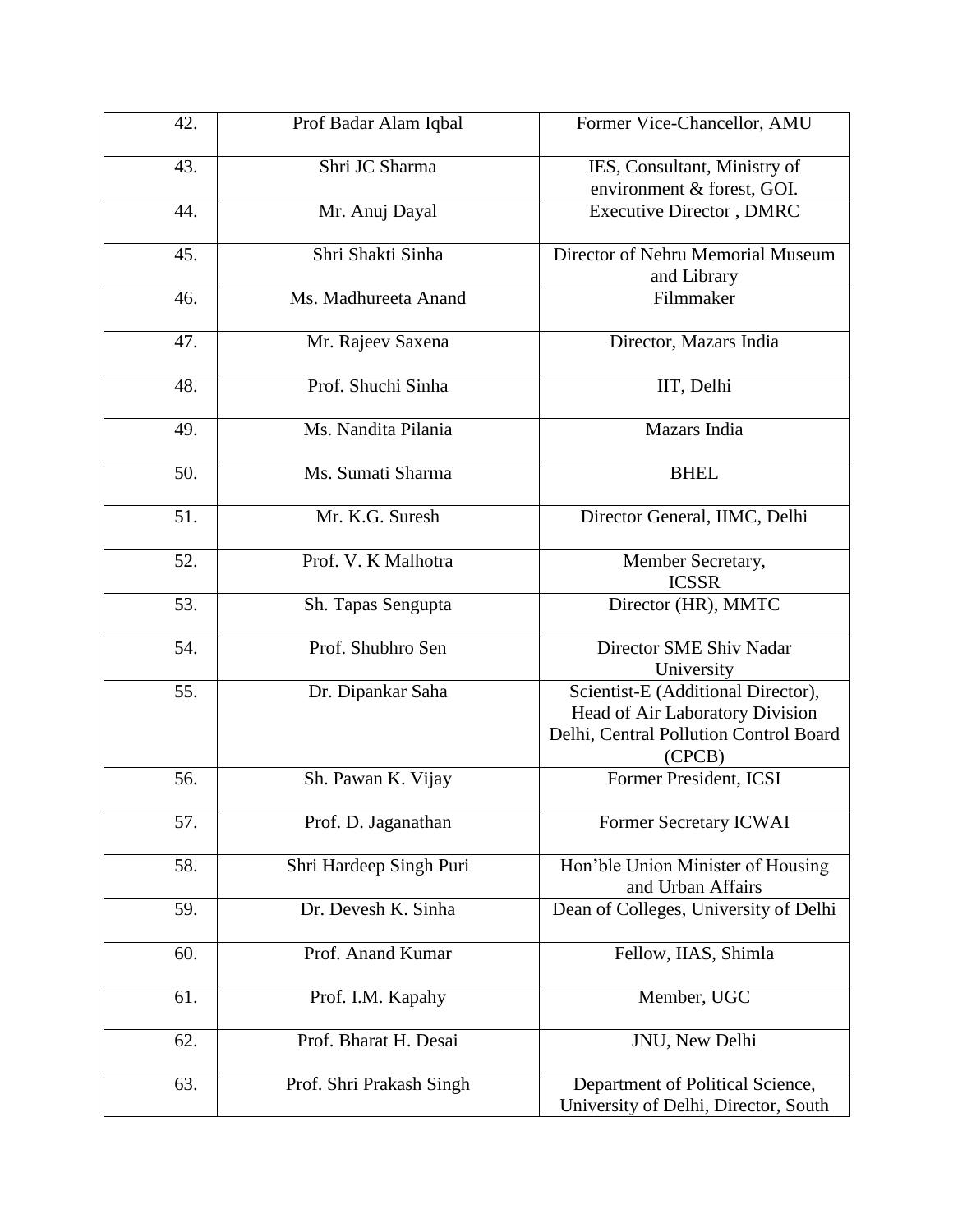|     |                               | Campus, University of Delhi                                                                                     |
|-----|-------------------------------|-----------------------------------------------------------------------------------------------------------------|
| 64. | Dr. B.R. Mani                 | Director General of National Museum                                                                             |
| 65. | Shri Sushil Kumar Singh       | Hon'ble Member<br>of Parliament (Lok Sabha)                                                                     |
| 66. | Dr. Sanjay Kumar              | Director of CSDS                                                                                                |
| 67. | Prof J. K. Mitra              | Head, Department of Commerce,<br>University of Delhi                                                            |
| 68. | Prof. Anil. K. Swain          | <b>Utkal University</b>                                                                                         |
| 69. | Sh. Vineet Ahuja              | IRR (Fitch Group)                                                                                               |
| 70. | Prof Samir K. Brahamchari     | Scientist and Founder Director, CSIR-<br>IGIB and former Director General,<br>CSIR-India                        |
| 71. | Prof. Raj Kumar               | Vice Chancellor, Punjab<br>University, Punjab                                                                   |
| 72. | Prof. Ramesh C Bharadwaj      | Director Gandhi Bhawan, University of<br>Delhi                                                                  |
| 73. | Prof. Debasis Dash            | Senior Principal<br>Scientist, Institute of Geonimics &<br>Integrative Biology (CSIR)                           |
| 74. | Prof. Sudhanshu Bhushan       | Head, Dept. of Higher<br>& Professional Education, NIEPA,<br>Delhi                                              |
| 75. | Prof. A.K. Bakshi             | Chairman, GAD-TLC & Vice-<br>Chancellor, PDM<br>University                                                      |
| 76. | Prof. Meenakashi Gopinath     | <b>Renowned Educationist</b>                                                                                    |
| 77. | Prof. Kuriakose Mamkoottam    | Professor Emeritus of Buisiness, Public<br>Policy and Social<br>Entrepreneurship, Ambedkar<br>University, Delhi |
| 78. | Prof. S. K. Singh             | Dir. School of Social Sciences, IGNOU<br>(Retd)                                                                 |
| 79. | Prof. Anand Prakash           | Dean International Relations,<br>Humanities and Social Sciences, DU                                             |
| 80. | Prof. Ramesh C Bharadwaj      | Director, Gandhi Bhawan, University<br>of Delhi                                                                 |
| 81. | Mr. Shreenibas Chandra Prusty | Registrar ILI                                                                                                   |
| 82. | Dr. S.P. Sharma               | Chief Economist-PHD Chamber of<br>Commerce & Industry                                                           |
| 83. | Prof. Munish Makkad           | Director, BIT Mesra Noida Campus                                                                                |